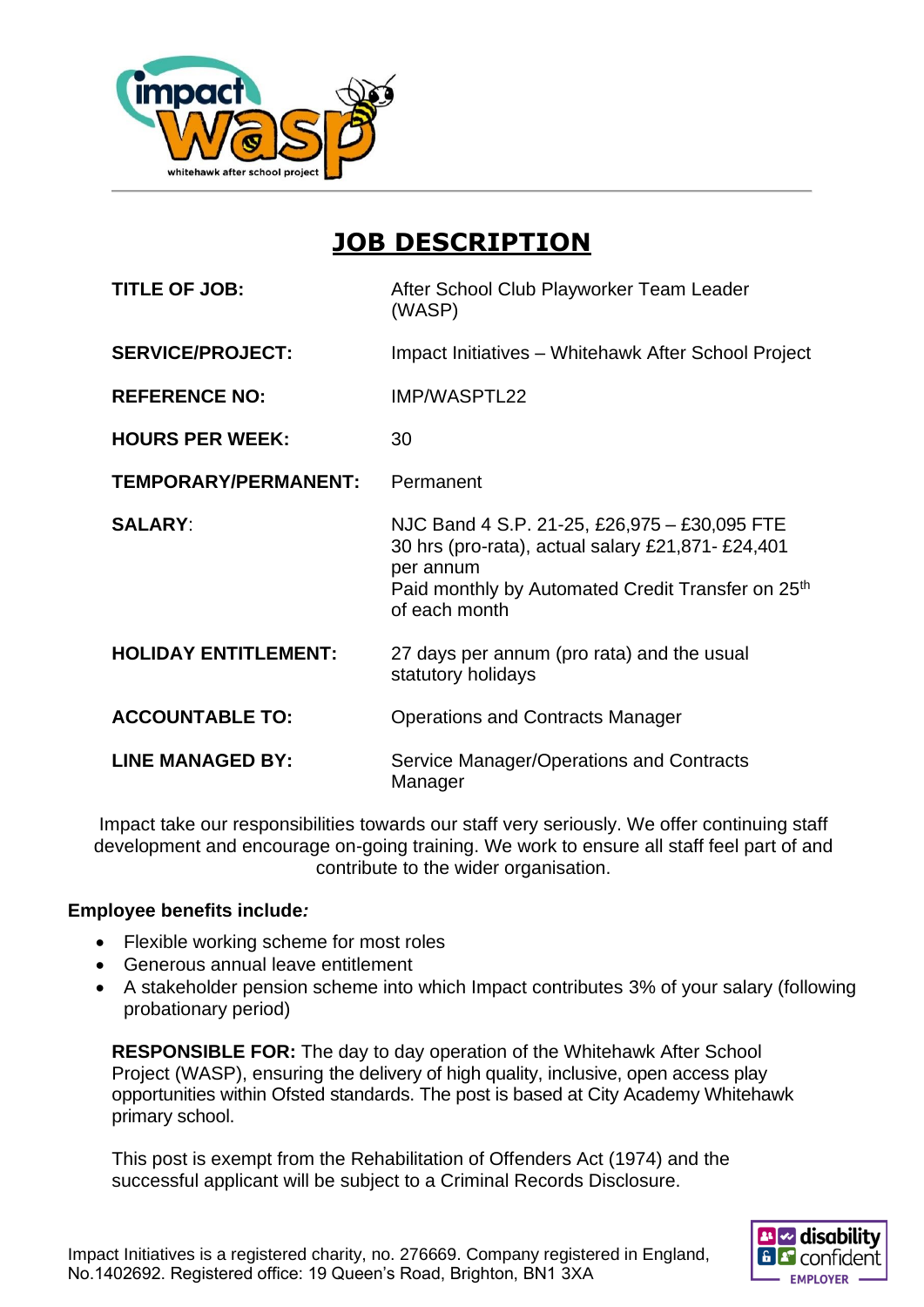### **BACKGROUND AND AIMS OF IMPACT INITIATIVES:**

Impact's vision is for Sussex people of all ages to reach their potential whilst living healthy and fulfilling lives. Impact was set up over 40 years ago through a partnership that wanted to support local people in need and knew this could be most effectively done through pooling skills and resources. Our original remit of 'filling the gaps in statutory services' and pooling resources to support local people are as relevant today as they have always been.

We work with over 6,800 people each year supported by over 150 volunteers and 80+ staff, whose energy and commitment is essential to the development and success of our diverse and forwardthinking organisation. Our annual turnover is approximately £2,700,000.

We continually build and develop the organisation's work, to provide exceptional quality support for people at times in their lives when they need it most.

### **BACKGROUND AND AIMS OF WASP:**

WASP provides an Ofsted registered after school club and holiday playschemes at City Academy Whitehawk. Our staff team support up to 32 children each day, some of whom have additional needs, including emotional behavioural difficulties. Staff ratios are high to ensure we provide the best possible care.

WASP supports working parents, alongside free places for children identified as vulnerable or with complex needs. We are respected and integrated into the school and wider community.

WASP is based on Playwork Principles and we ensure a nurturing, inclusive and fun environment is always provided for the children. We have developed the programme of activities with the children and ensure they are affordable and relevant to local people.

Through its activities WASP aims to:

- provide inclusive and child-centred play experiences that contribute to children's education, health and wellbeing, and development of life skills
- relieve the pressure on families by providing valuable respite care
- improve the quality of life for families by providing an affordable childcare service that removes barriers to work and education opportunities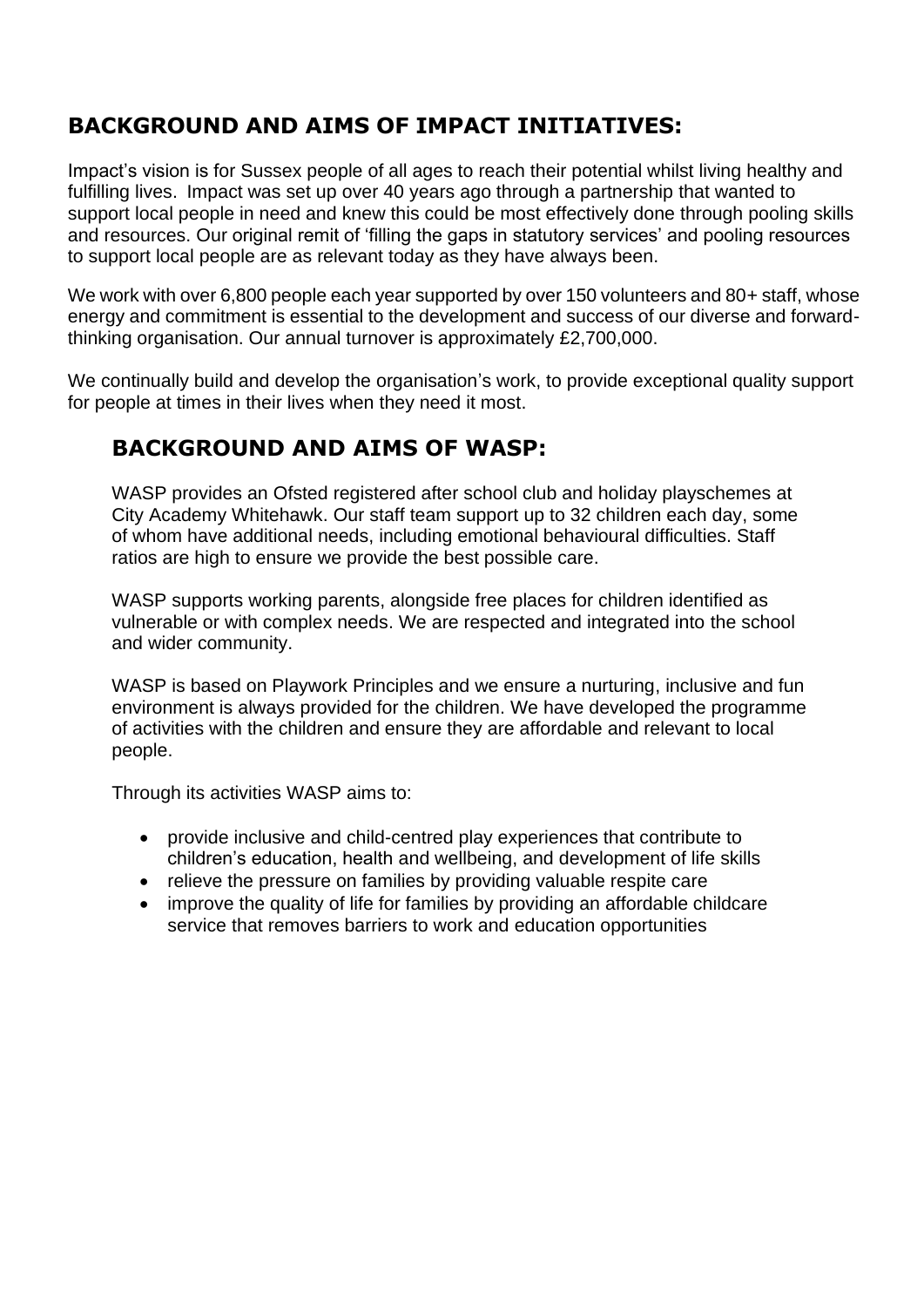## **MAIN TASKS:**

#### **Service Delivery**

- To ensure each session operates within Ofsted's Early Years Foundation Stage with health and safety and safeguarding measures in place
- To ensure adequate staff levels and provision of fun, imaginative, and stimulating free play opportunities at each session of the WASP After School Club and holiday scheme
- To organise and lead regular team and planning meetings, ensuring the team are supported to deliver sessions which meet the needs of the children attending, including regular staff supervision and feedback
- To co-ordinate holiday provision; taking responsibility for groups of children taking part in on-site and off-site activities
- To build positive relationships with children and their parents and carers; communicate effectively and sensitively with children and adults regarding a range of issues
- To liaise with parents and other professionals including family support workers and school staff to promote access to services and support children's welfare, including contributing to the development of individual support plans
- To maintain up to date and accurate records, administration and finance systems, including producing registers for sessions, collecting and recording payment of session fees.
- To ensure effective quality assurance and monitoring and evaluation systems are in place in line with Ofsted and funders requirements
- To contribute to monitoring returns for funders, ensuring they are completed within deadlines, and that targets specified in contracts and service level agreements are met
- To liaise with the Central Services Coordinator and Service Manager to coordinate recruitment and selection processes for staff and volunteers

### **Policies and Procedures**

- Ensure service specific and organisational policies and procedures are implemented into daily work practice and staff and volunteers are familiar with and working to these
- To comply with and implement Impact's Safeguarding Children and Young People and Protection of Vulnerable Adults policies, ensuring concerns are fully recorded and dealt with appropriately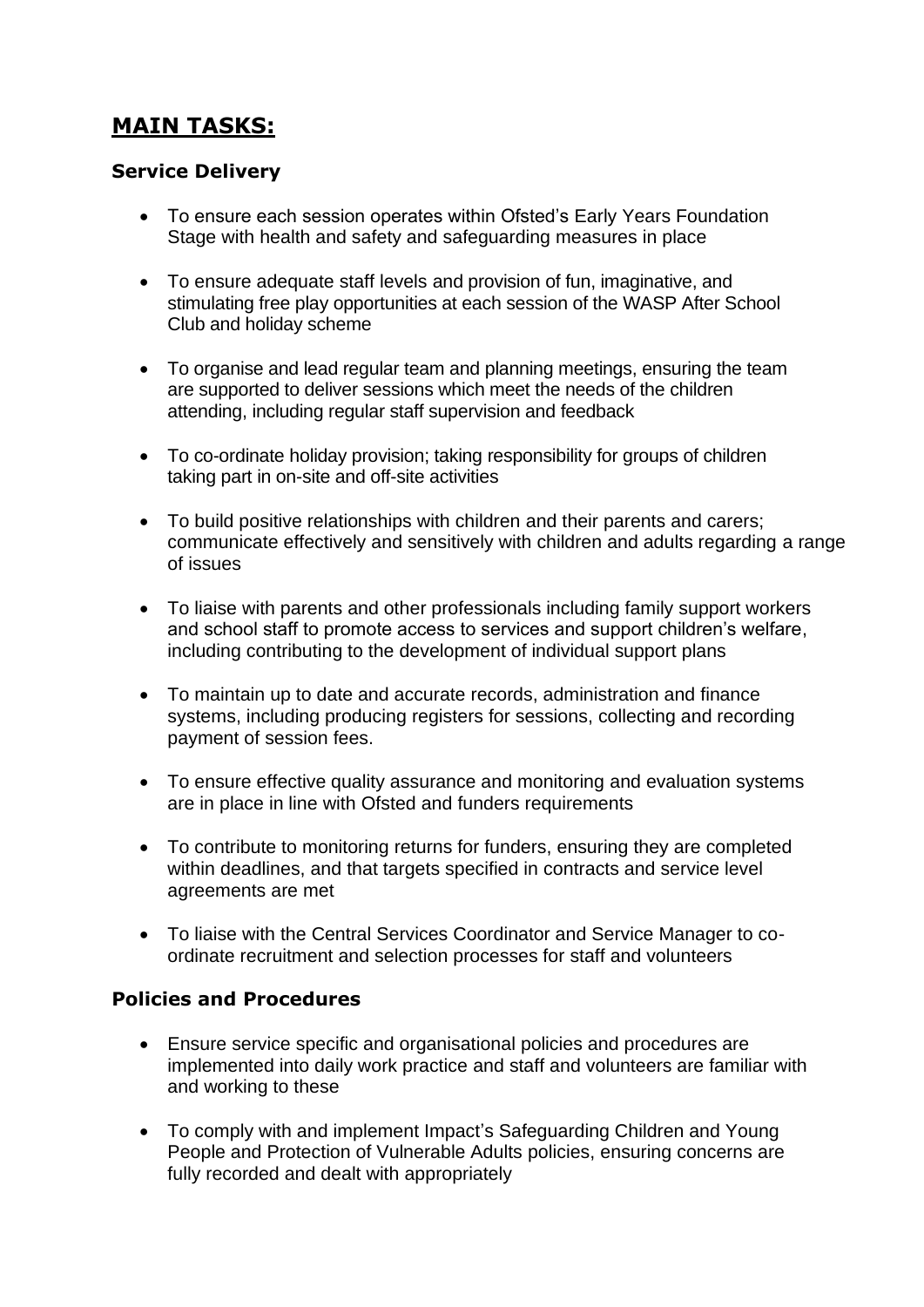• To work alongside the Service Manager in reviewing policies and procedures and risk assessments.

#### **Physical Resources**

- To ensure that WASP operates in a safe and properly managed physical environment, in line with Ofsted requirements
- To ensure that WASP has appropriate resources for sessions
- To ensure that procedures are in place to maintain the physical assets of the service

#### **Finance**

- To monitor the payment of fees and liaise with the Service Manager and Finance department regarding any outstanding payments
- To work with the Finance Department to ensure payments for sessions are suitably accounted for

*This job description will be subject to review in accordance with the needs of the service.*

*(Please see following page for this role's person specification.)*